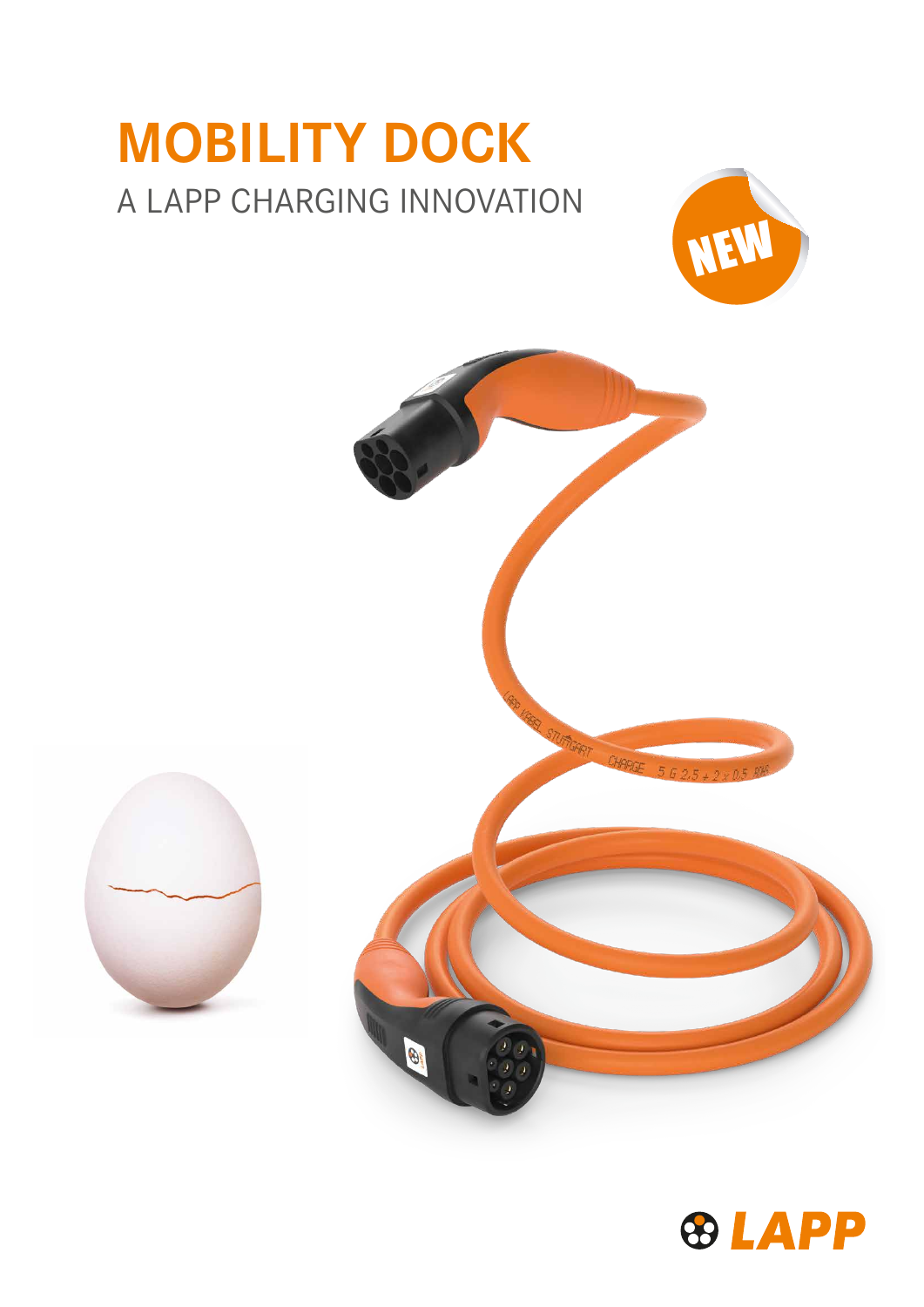SOCKET FOR MODE 3 CHARGING CABLES

TORQUE SUPPORT

POWER CONNECTOR

UNLOCKING CHARGING CABLE

Weight: 730 g Device dimensions: 255 mm x 135 mm x 65 mm Charging power: up to 2.3 kW Nominal voltage: 230 V Nominal current: 10 A; 1-phase Frequency: 50 Hz Leakage current detection: 30 mA a.c./6 mA d.c. Temperature range: -25 °C to +45 Protection rating: IP55





THE NEW LAPP MOBILITY DOCK is specially designed for use on the road. Connected to a standard household socket, your electric or plug-in hybrid car can be charged easily and safely anywhere.

## MOBILITY DOCK RETHINKING CHARGERS

The existing mode 3 charging cable is connected between car and charger, which is then connected to the mains power.



SIMPLE | SAFE | SPACE-SAVING

- Mobile charging cable for use with a standard domestic power socket
- 100% user friendly and intuitive
- Compact design and ergonomic, easy handling
- Space saving storage in boot
- Charging process starts automatically when requested by the car
- Meets all relevant requirements of the product standard IEC62752
- Use with the mode 3 charging cable already available in the car
- Gyro sensor in housing for position monitoring

## ADVANTAGES AT A GLANCE